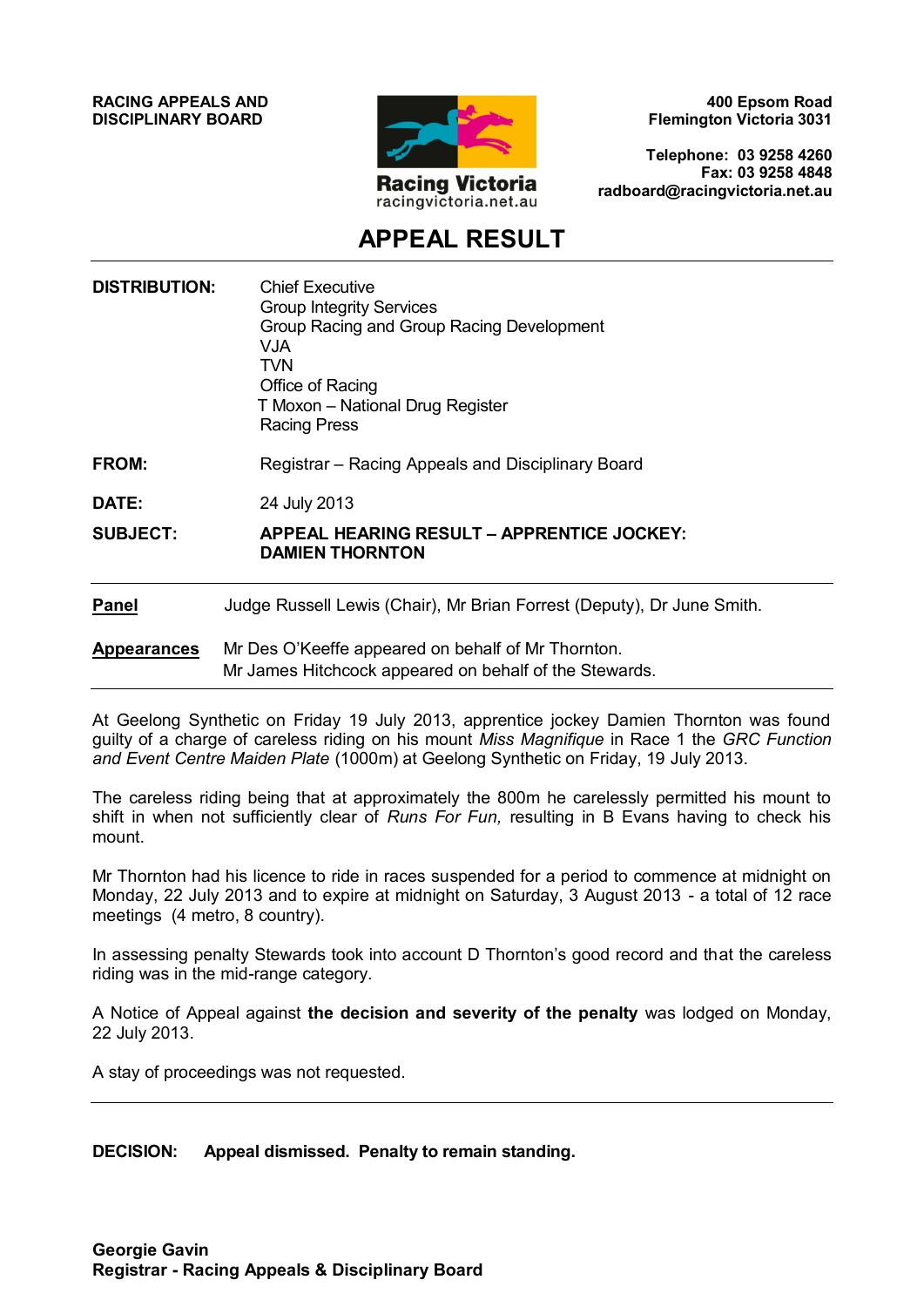# **TRANSCRIPT OF PROCEEDINGS**

#### **RACING APPEALS AND DISCIPLINARY BOARD**

 $\mathcal{L}_\text{max}$  , and the contribution of the contribution of the contribution of the contribution of the contribution of the contribution of the contribution of the contribution of the contribution of the contribution of t

**HIS HONOUR JUDGE R.P.L. LEWIS, Chairman MR B. FORREST DR J. SMITH**

#### **EXTRACT OF PROCEEDINGS**

#### **DECISION**

### **IN THE MATTER OF THE GRC FUNCTION AND EVENT CENTRE MAIDEN PLATE OVER 1000 METRES AT GEELONG SYNTHETIC ON 19/7/13**

#### **APPRENTICE JOCKEY: DAMIEN THORNTON**

#### **MELBOURNE**

#### **WEDNESDAY, 24 JULY 2013**

MR J. HITCHCOCK appeared on behalf of the RVL Stewards

MR D. O'KEEFFE appeared on behalf of the Appellant